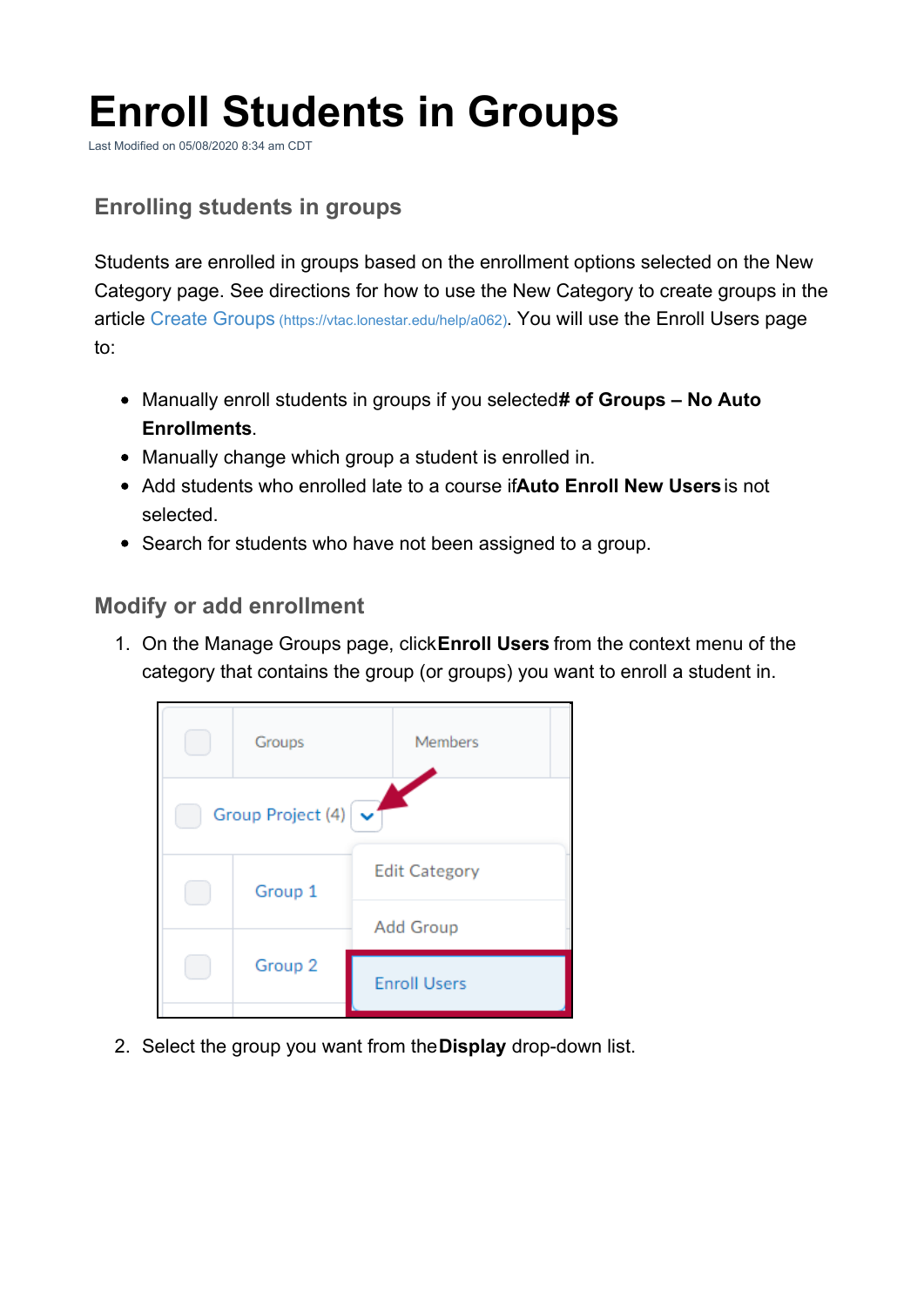

3. Enter information in the**Search For** field to find a specific student. You can do an empty **Search** to find all students.

**TIP:** Select the **Not Enrolled** search option to find students that still need to be added to a group. If already selected, uncheck the Enrolled search option and Search again to list only those students who are not enrolled in a group.

- 4. Select the check boxes beside students' names to add them to groups. Clear check boxes to unenroll students from groups.
- 5. Click **Save**.

**TIP:** Manually enrolling students allows you to exceed the enrollment limit for a group.

### **Setting up self-enrollment in groups**

Self-enrollment allows students to enroll in groups on their own. Use this option when you want students to have the freedom to choose their own group members or to be a part of a group on a topic that interests them.

Students can self-enroll in groups by clicking**Collaboration** on the navbar and choosing **Groups,** then clicking the**View Available Groups** button. They can then click the **Join Group** link next to the groups they would like to join.